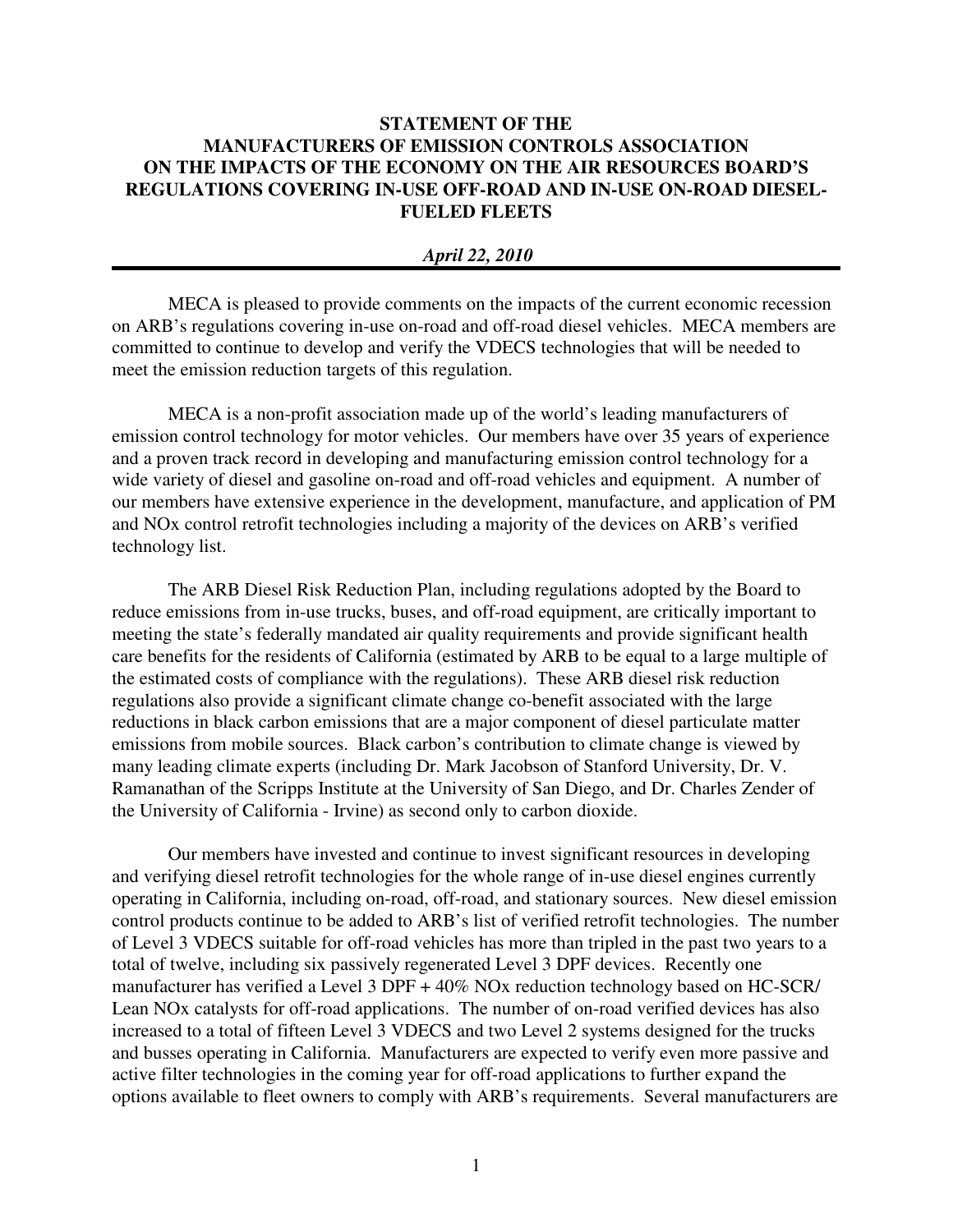closely engaged in verifying urea-SCR retrofit technology with ARB for both on-road and offroad applications, and these efforts should lead to additional commercial, verified NOx reduction retrofit technologies. Beginning last year, tighter regulations on retrofit technology require lower  $NO<sub>2</sub>$  emission from retrofit devices. In order to obtain a plus designation, a PM retrofit device can emit no more than  $20\%$  higher  $NO<sub>2</sub>$  than the baseline engine-out emissions. In 2013, offroad VDECS manufacturers will be required to re-verify existing systems using the Non-Road Transient Combined (NRTC) test cycle. Manufacturers have made significant investments in reverifying retrofit PM reduction technologies to comply with changes to ARB's verification requirements. Furthermore, manufacturers are required to begin the in-use compliance portion of the verification process requiring removing devices from vehicles and testing. This phase of the verification process requires significant resources and added costs that manufacturers must bear at a time when their business has disappeared due to regulatory delays. The costs to verify and commercialize retrofit technologies are significant; a single system often exceeds \$1 million. Given the substantial investment in verifying systems and delays in previous regulations, retrofit manufacturers are extremely cautious in making the investment without clear direction in the

marketplace. They rely on regulatory stability in order to continue making the necessary investments to meet the commercial needs in time for implementation. Regulatory delays significantly extend the timeframe that manufacturers have to demonstrate a return on their investments.

We understand the strain on construction businesses caused by today's economic environment as manufacturers of retrofit technologies have also been impacted. MECA supported the amendments to the off-road regulation that the Board adopted in 2009 providing economic relief to end-users. MECA supports ARB's efforts to increase the availability of state incentive funds, grants and loan programs to help end-users comply with the off-road regulation. End users that have to comply with ARB's various diesel risk reduction regulations can make use of federal economic stimulus funds, state incentive funds and loan programs to help pay for clean diesel technologies and vehicles that comply with these regulations. These investments in clean diesel technologies and vehicles, in turn, create jobs in California which are quantified below.

In the process of delivering technologies to meet clean air requirements, device manufacturers contribute to growing the green economy and green jobs. A survey conducted in late 2008 shows that MECA members contribute over 65,000 green jobs around the country including more than 1,000 jobs in California. These jobs include technical and service personnel responsible for selling, developing, installing and maintaining diesel retrofits employed by MECA member companies. These do not include independent small businesses in California that install and maintain retrofit devices.

An independent economic analysis completed in early 2009 (available on MECA's diesel retrofit website, www.dieselretrofit.org, under "Useful Documents") translates investments in clean diesel vehicles and diesel retrofit technologies into jobs associated with manufacturing, sales, installation, and maintenance of advanced emission control technologies. Every million dollars spent on diesel retrofit technology creates or preserves about 21 jobs, and every million dollars spent on replacing older vehicles and equipment with newer clean diesel vehicles creates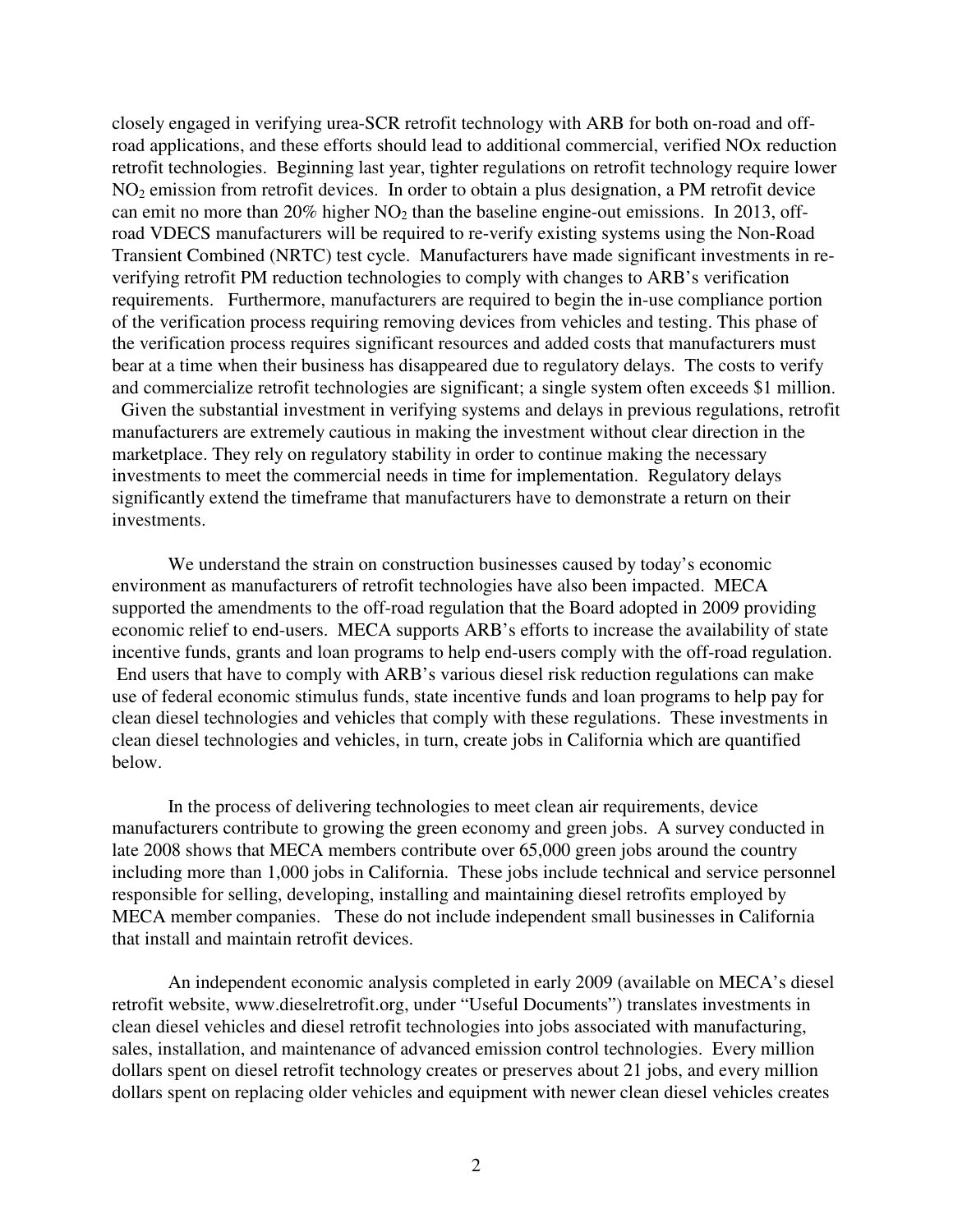or preserves about 15 jobs. One estimate suggests that a full-time job is created as a result of the installation of every 3-7 diesel retrofits. Another way to look at this is that the installation of 1000 retrofits creates 140 to 330 green jobs. During development of the off-road regulation, ARB estimated a demand of 80,000 retrofit devices in the first three years of implementation. This would preserve or create an estimated 11,200 to 26,400 jobs needed to sell, manufacture, install, and maintain the clean diesel retrofit and vehicle emission control technologies associated with the first three years of implementing the ARB's off-road regulation.

A relevant example of green jobs created through compliance with the diesel truck and bus regulations shows that ARB's projected annual compliance costs for this rule were estimated to be approximately \$1.25 billion in the early compliance years when significant numbers of trucks and buses will need to either install verified retrofit technologies or be replaced by new clean diesel vehicles. That translates to about 21,000 jobs that will be saved or created to manufacture, install, and maintain the clean diesel retrofit and vehicle emission control technologies associated with this ARB regulation. Many of these jobs will be in California.

In developing a strategy for any future amendments to these fleet regulations, ARB must consider the economic and market stability impacts on the retrofit device industry along with other indirect costs. Other costs include those associated with potentially not meeting the goals of the 2014 State Implementation Plan, as well as, the increased health care costs resulting from poor air quality. Rather than a complete delay of compliance dates, MECA would support a phase-in of requirements to full compliance with the emission goals of the regulation to provide a gradual but continuous demand for the products that our industry has invested in for over 20 years. Such an approach would allow technology developers to continue their investment in California's retrofit program rather than divert their resources toward other emission control market opportunities. These opportunities include development and certification of technologies for original equipment diesel engine applications or the many mandatory and voluntary retrofit program options across the country. A phased-in approach would also insure the availability of retrofit technology and manufacturing capacity to meet the emission reductions necessary to achieve the states emission reduction goals by 2014. The short term demand for retrofit technologies in California can also be supported by providing fleet owners with credits for installing verified retrofit technologies that reduce PM or, PM and NOx to compliment any phased-in implementation strategies that might be considered as a part of an economic relief package. MECA would welcome a dialog with ARB staff on various approaches that would provide economic relief to end-users while minimizing the negative economic impact on device manufacturers and insure that technologies are available when they are needed in the future.

MECA and its members have been actively engaged with ARB staff on the amendments to the verification regulation. We continue to believe that more can be done to further streamline the verification process by continuing the cooperative effort to harmonize the application and test plan approval process with U.S. EPA in an effort to move toward true reciprocity of the two processes. The workload will continue to increase as verification maintenance of existing verified devices will combine with the demand for new verifications of advanced integrated technology solutions. By 2013, existing off-road devices will need to be re-verified to comply with the recently adopted non-road transient test cycle requirements. These verification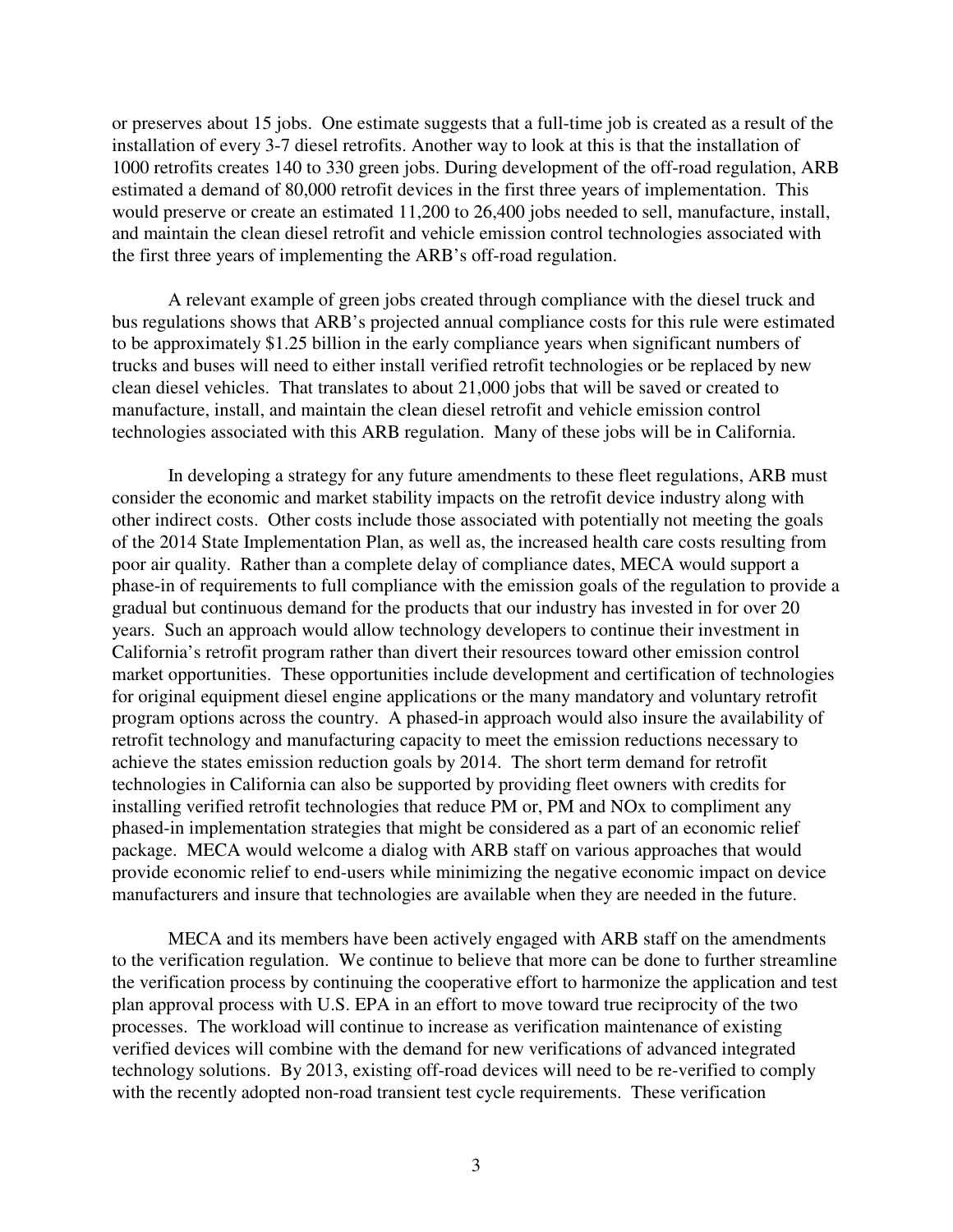maintenance functions will demand resources above and beyond those needed for new verifications. More and more verified devices will enter the in-use compliance phase of the verification process. In the past year half of the verification staff resources have been reassigned to address the growing needs for in-use compliance testing and verification. MECA remains concerned with the resources that ARB has dedicated to cover both the in-use and new verification process needs. We urge the Board to review the verification staff resources to determine if they are adequate to meet the future needs of the program.

General remarks on the lack-of performance of retrofit devices in off-road applications are often made with insufficient information to back them up. There are always isolated issues with any technology but in general DPF retrofit systems work and they have demonstrated a high level of durability and reliability. For over 30 years, off-road diesel engines used in the construction, mining, and materials handling industries have been equipped with exhaust emission control technology – initially with diesel oxidation catalysts (DOCs) and followed later by diesel particulate filters (DPFs). These systems have been installed on vehicles and equipment both as original equipment and as retrofit technology on over 250,000 non-road engines worldwide. Over 50,000 active and passive DPF retrofit systems have been installed worldwide on off-road applications. More than 20,000 of these filters have been successfully employed in Europe on construction equipment used in tunneling projects. A 2003 survey (SAE Paper 2004-01-0076) of 3,848 construction retrofit installations from 2001 to 2003 in Europe found a failure rate of only 1-2 percent. The failures were most often associated with proper engine maintenance and operation rather than DPF functionality. Any product issues cited in this study were easily addressed through further product improvements.

The durability and performance of PM control technologies is being demonstrated on OEM on-road applications beginning with the 2007 model year. Since 2007, nearly every new diesel vehicle sold in the U.S. or Canada has been equipped with a high efficiency diesel particulate filter to comply with the U.S. EPA's 2007/2010 on highway regulations. This represents over 800,000 new trucks operating on DPFs mostly in the U.S. In 2010 the same new highway trucks are being required to reduce NOx emissions by 90% relative to pre-2007 requirements and are being equipped with NOx control technologies such as lean NOx trap catalysts, urea-SCR catalysts and high flow EGR systems.

MECA and our members are actively involved with ARB staff to further clarify criteria used in granting exemption from retrofit requirements for applications or installations deemed to be unsafe. Having a well defined review process in place ensures that implementation of the proposed regulations are accomplished with minimal administrative delays or judgments. We are engaged in working with Cal/OSHA, ARB and interested stakeholders to develop effective and realistic amendments to the California Code of Regulations that will serve to ensure that modifying construction equipment with VDECS is done with consideration to the safe operation of the vehicle, the operators and workers on construction sites. Safety must continue to be an essential component of the engineering and installation of retrofit emission control devices.

A safe work environment must also consider the hazards associated with the ambient air quality at the work site. A 2004 study conducted at five construction sites in the Northeastern